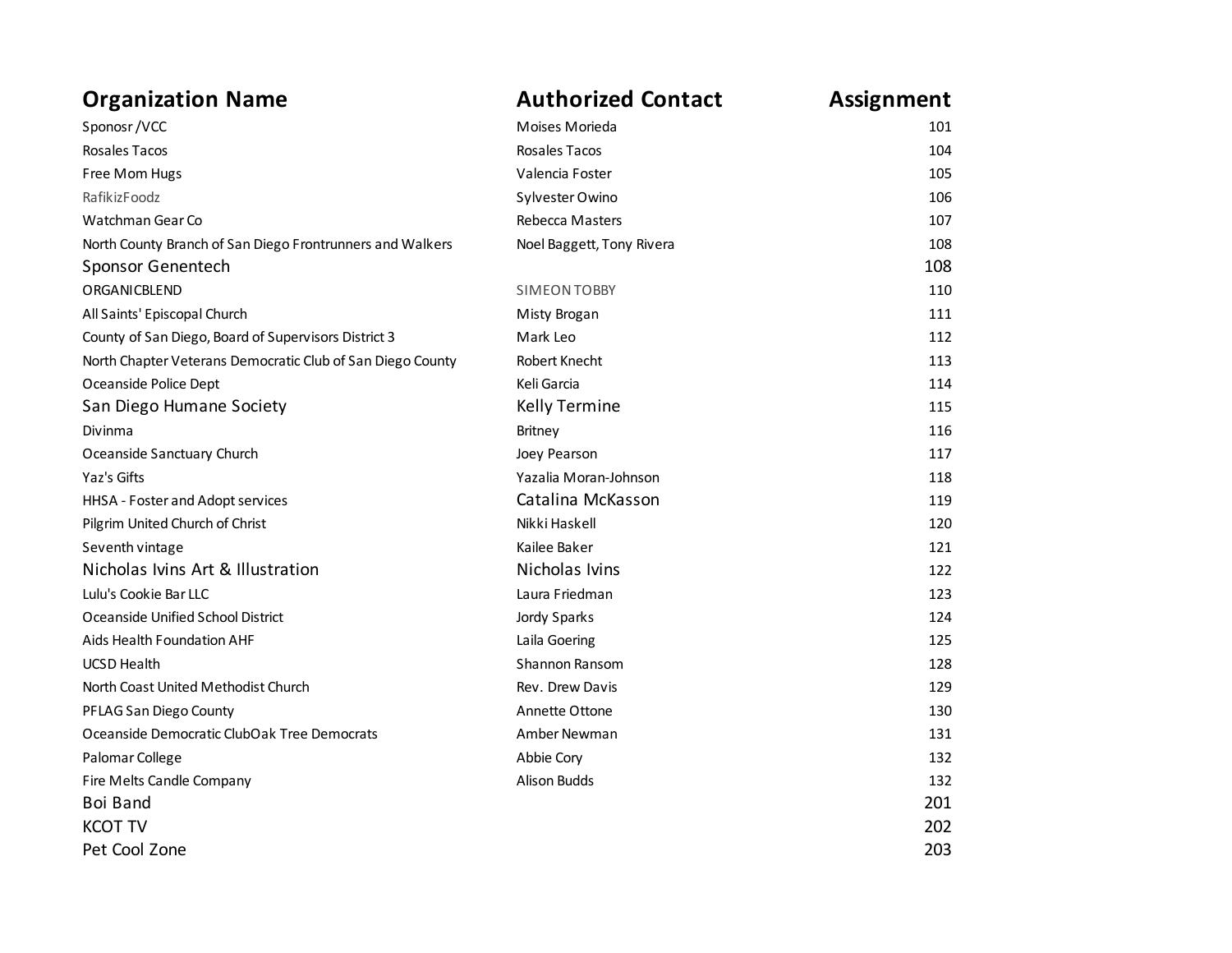| Poppin' Duo Inc.                                        | Yager Cantwell         | 204 |
|---------------------------------------------------------|------------------------|-----|
| <b>Walking Food tours</b>                               |                        | 205 |
| Cultura Coffee                                          | Kiana Sanchez          | 206 |
| ERIC JOYCE FOR CITY COUNCIL 2022                        | Eric Joyce             | 207 |
| Mind Over Muscle                                        | Jordyn Cañas           | 208 |
| <b>CABETOS Pops</b>                                     | Carlos Talamante       | 209 |
| Sponsor/Minute Maid Aguas Frescas / AHA Sparkling Water | Victoria Mathew        | 210 |
| Volunteer                                               |                        | 211 |
| <b>Medical Tent</b>                                     |                        | 212 |
| Champions for Health                                    | <b>Andrew Gonzalez</b> | 213 |
| <b>BBQUSION San Diego, CA</b>                           | Peter                  | 214 |
| Palomar Unitarian Universalist Fellowship               | Amy Jones              | 215 |
| <b>GREEK SNACK</b>                                      | <b>RANA JAWHARY</b>    | 216 |
| Santa Fe Dental Group                                   | Carla Yriqui           | 217 |
| Democratic Club of Carlsbad Oceanside (DEMCCO)          | Linda Slater           | 218 |
| Shaka Snacks LLC                                        | Brianna Bethea         | 219 |
| More than Apples                                        | Kendra Montijo         | 220 |
| San Diego Women's Chorus                                | Ellen Brown            | 221 |
| Calacas Eyewear and SD Cork Hats                        | Claudette Mannix       | 222 |
| Sponsor Wyndham                                         |                        | 223 |
| Catholic LGBTQ Spirituality Ministry                    | <b>Emil Wick</b>       | 224 |
| DemClubVista                                            | Jennifer Janoale       | 225 |
| Vista Unified School District                           | Maria Al-Shamma        | 226 |
| <b>WRC</b>                                              | Crystal Lopez          | 227 |
| Acadia Health Narcan                                    |                        | 228 |
| We Rise Above Together MAT                              |                        | 229 |
| <b>NSDC NAACP</b>                                       | Satia Austin           | 232 |
| Sunday Assembly San Diego                               | Jennifer McCown        | 233 |
| Stepping Stone San Diego Outpatient                     |                        | 234 |
| JDN73                                                   | Jorge Nunez            | 235 |
| <b>GLSEN San Diego County</b>                           | <b>Dennis Nicely</b>   | 236 |
| Meli Botanicals                                         | <b>Billy Roberts</b>   | 237 |
| Community Church of Poway                               | <b>Beth Milton</b>     | 238 |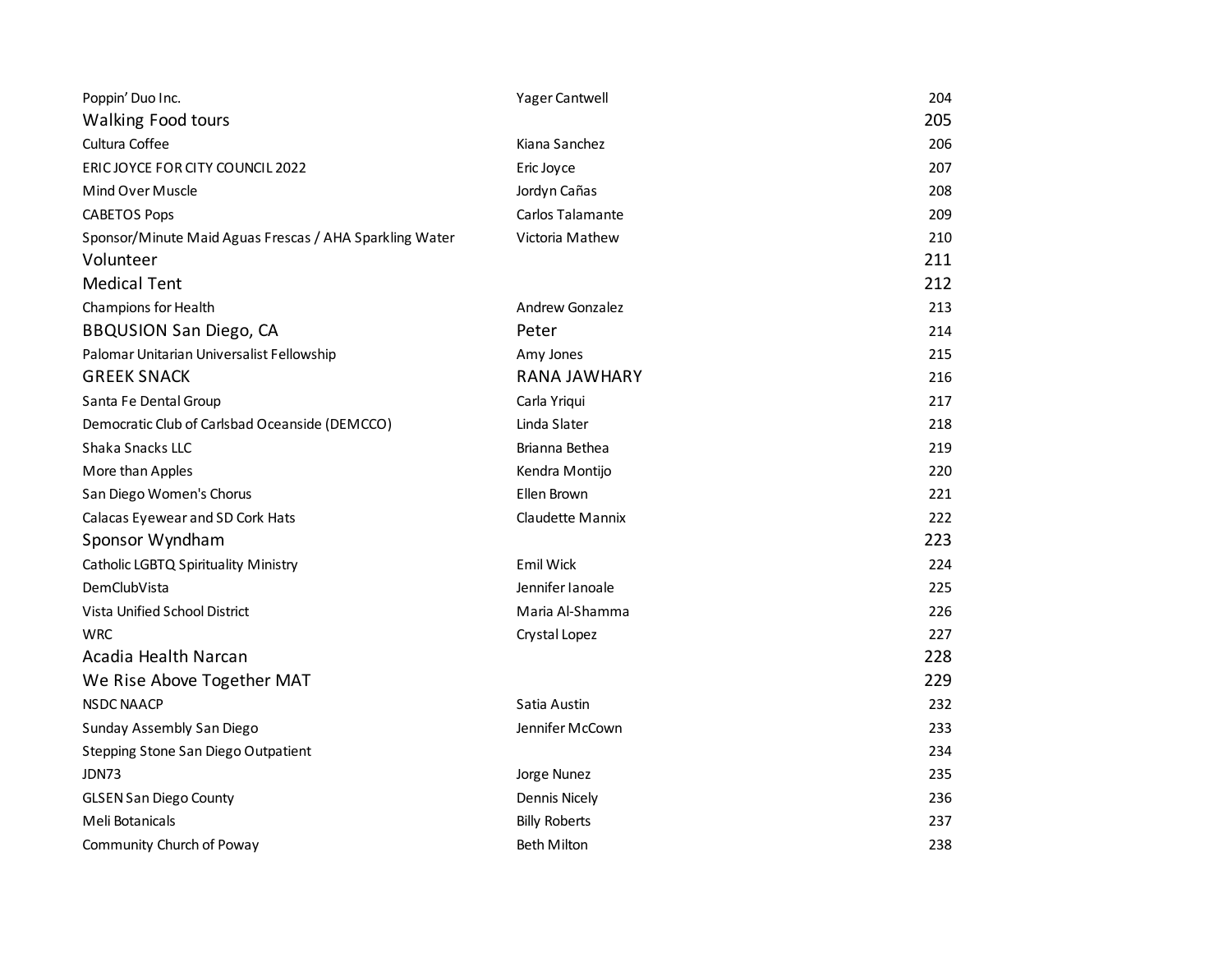| Passionate Spirit                                 | Bertha Sullivan              | 239             |
|---------------------------------------------------|------------------------------|-----------------|
| Penny's Place - Lifestyle casual for dog lovers   | Lisa Price                   | 242             |
| Face Painting & makeup                            | Ryan Zimmer (volunteer)      | 243             |
| Home Depot                                        | Yolanda Mcullough            | 300             |
| OUSD GSA                                          | Sheila Goldsberry            | 301             |
| OUSD GSA                                          | Shiela Goldsberry            | 302             |
| Pug Therapy                                       | Sibelia Chaiyahat            | 303             |
| The Collective Table                              | Chelsea Simon                | 304             |
| YMCA of San Diego County - Our Safe Place Program | Naomi Suskind                | 307             |
| <b>TransFamily Support Services</b>               | Krystle Montgomery           | 308             |
| Camp Stevens                                      | Kathy Wilder                 | 312             |
| Neverland stitching                               |                              | 315             |
| Lick It Lollipops                                 | Megan Kim                    | 316             |
| Radio Latina                                      | Photo Booth                  | 317             |
| United Methodist Church of Vista                  | Gary D Lamb                  | 320             |
| Solimar Wellbeing                                 | Olive Panes-Gindelberger     | 322             |
| Holy Cross Episcopal Church                       | Karen Sanchez                | 326             |
| <b>BEYOND BATHOLOGY</b>                           | ROSALINDA & shirley ROBINSON | 327             |
| <b>AC Howard Law</b>                              | Anna C Howard                | 328             |
| Bodega Gurl                                       | Mari                         | 329             |
| Dr. Bronners                                      | Kassidy Jones                | 102 & 103       |
| San Diego LGBT Pride                              | Mark Maddox                  | 126 & 127       |
| NC RESOURCE CENTER                                | Jeri Nicolas                 | 230 & 231       |
| Tea Bazaar                                        | Cassie Johnson               | 240 & 241       |
| Planned Parenthood of the Pacific Southwest       | Safiya Chaudry               | 305 & 306       |
| <b>Ortiz Products</b>                             | David Ortiz                  | 309 & 310 & 311 |
| Project Youth                                     | Bianca Rodriguez             | 313 & 314       |
| Dreamstyle Remodeling                             | Madison Westphall            | 323 & 324       |
| State Farm                                        | Katia Betancourt             | 330 & 331       |
| <b>TrueCare</b>                                   | Moises Moreida               | commuity stage  |
| Live Art                                          | Bianca/Yaz                   | CommunityStage  |
| <b>Strong Hearted Native Womens Coalition</b>     | Timothy Ruise/Joy Flanders   | E1              |
| Garden Unidos                                     |                              | E10             |